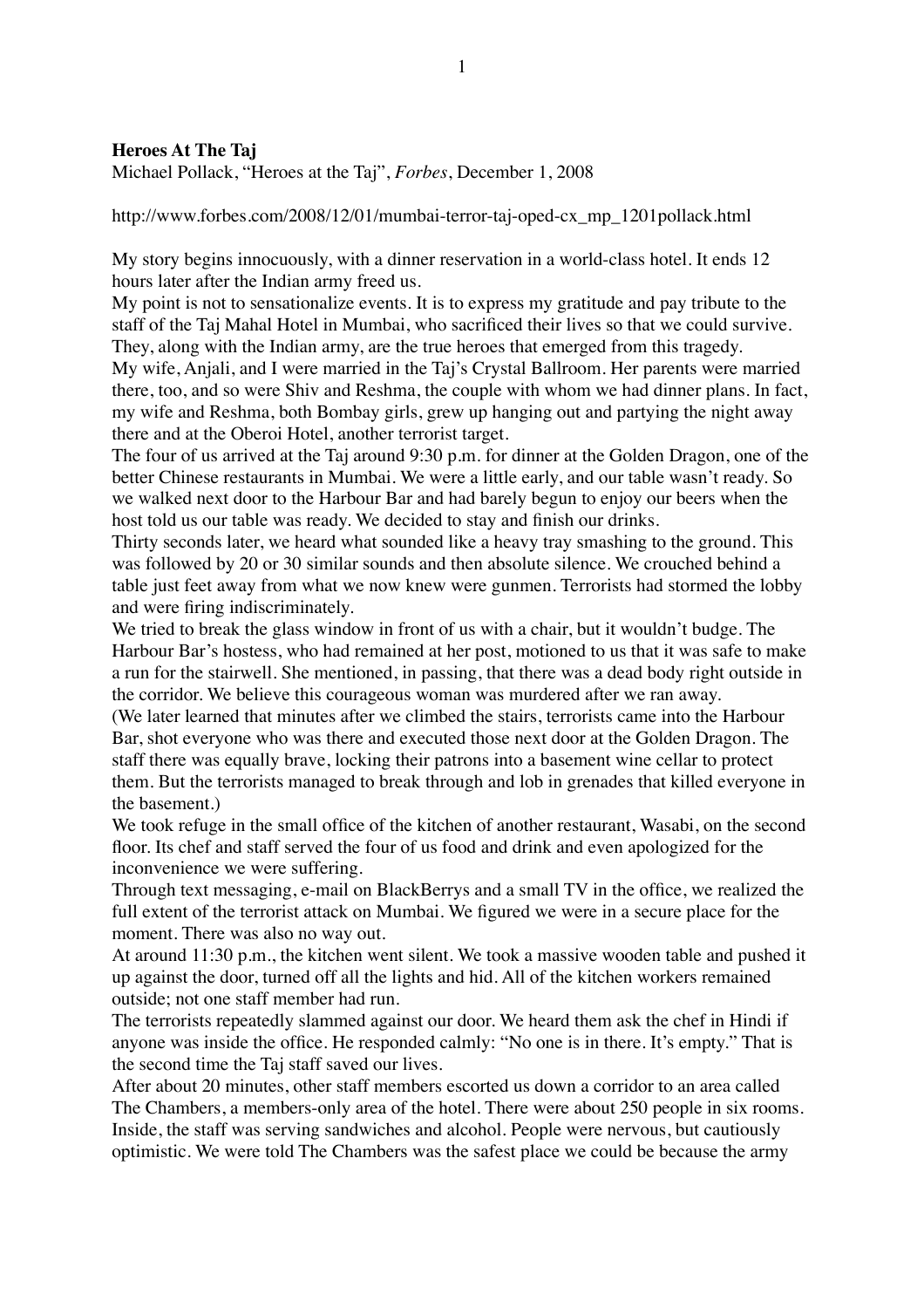was now guarding its two entrances and the streets were still dangerous. There had been attacks at a major railway station and a hospital.

But then, a member of parliament phoned into a live newscast and let the world know that hundreds of people–including CEOs, foreigners and members of parliament–were "secure and safe in The Chambers together." Adding to the escalating tension and chaos was the fact that, via text and cellphone, we knew that the dome of the Taj was on fire and that it could move downward.

At around 2 a.m., the staff attempted an evacuation. We all lined up to head down a dark fire escape exit. But after five minutes, grenade blasts and automatic weapon fire pierced the air. A mad stampede ensued to get out of the stairwell and take cover back inside The Chambers. After that near-miss, my wife and I decided we should hide in different rooms. While we hoped to be together at the end, our primary obligation was to our children. We wanted to keep one parent alive. Because I am American and my wife is Indian, and news reports said the terrorists were targeting U.S. and U.K. nationals, I believed I would further endanger her life if we were together in a hostage situation.

So when we ran back to The Chambers I hid in a toilet stall with a floor-to-ceiling door and my wife stayed with our friends, who fled to a large room across the hall.

For the next seven hours, I lay in the fetal position, keeping in touch with Anjali via BlackBerry. I was joined in the stall by Joe, a Nigerian national with a U.S. green card. I managed to get in touch with the FBI, and several agents gave me status updates throughout the night.

I cannot even begin to explain the level of adrenaline running through my system at this point. It was this hyper-aware state where every sound, every smell, every piece of information was ultra-acute, analyzed and processed so that we could make the best decisions and maximize the odds of survival.

Was the fire above us life-threatening? What floor was it on? Were the commandos near us, or were they terrorists? Why is it so quiet? Did the commandos survive? If the terrorists come into the bathroom and to the door, when they fire in, how can I make my body as small as possible? If Joe gets killed before me in this situation, how can I throw his body on mine to barricade the door? If the Indian commandos liberate the rest in the other room, how will they know where I am? Do the terrorists have suicide vests? Will the roof stand? How can I make sure the FBI knows where Anjali and I are? When is it safe to stand up and attempt to urinate?

Meanwhile, Anjali and the others were across the corridor in a mass of people lying on the floor and clinging to each other. People barely moved for seven hours, and for the last three hours they felt it was too unsafe to even text. While I was tucked behind a couple walls of marble and granite in my toilet stall, she was feet from bullets flying back and forth. After our failed evacuation, most of the people in the fire escape stairwell and many staff members who attempted to protect the guests were shot and killed.

The 10 minutes around 2:30 a.m. were the most frightening. Rather than the back-and-forth of gunfire, we just heard single, punctuated shots. We later learned that the terrorists went along a different corridor of The Chambers, room by room, and systematically executed everyone: women, elderly, Muslims, Hindus, foreigners. A group huddled next to Anjali was devout Bori Muslims who would have been slaughtered just like everyone else, had the terrorists gone into their room. Everyone was in deep prayer and most, Anjali included, had accepted that their lives were likely over. It was terrorism in its purest form. No one was spared.